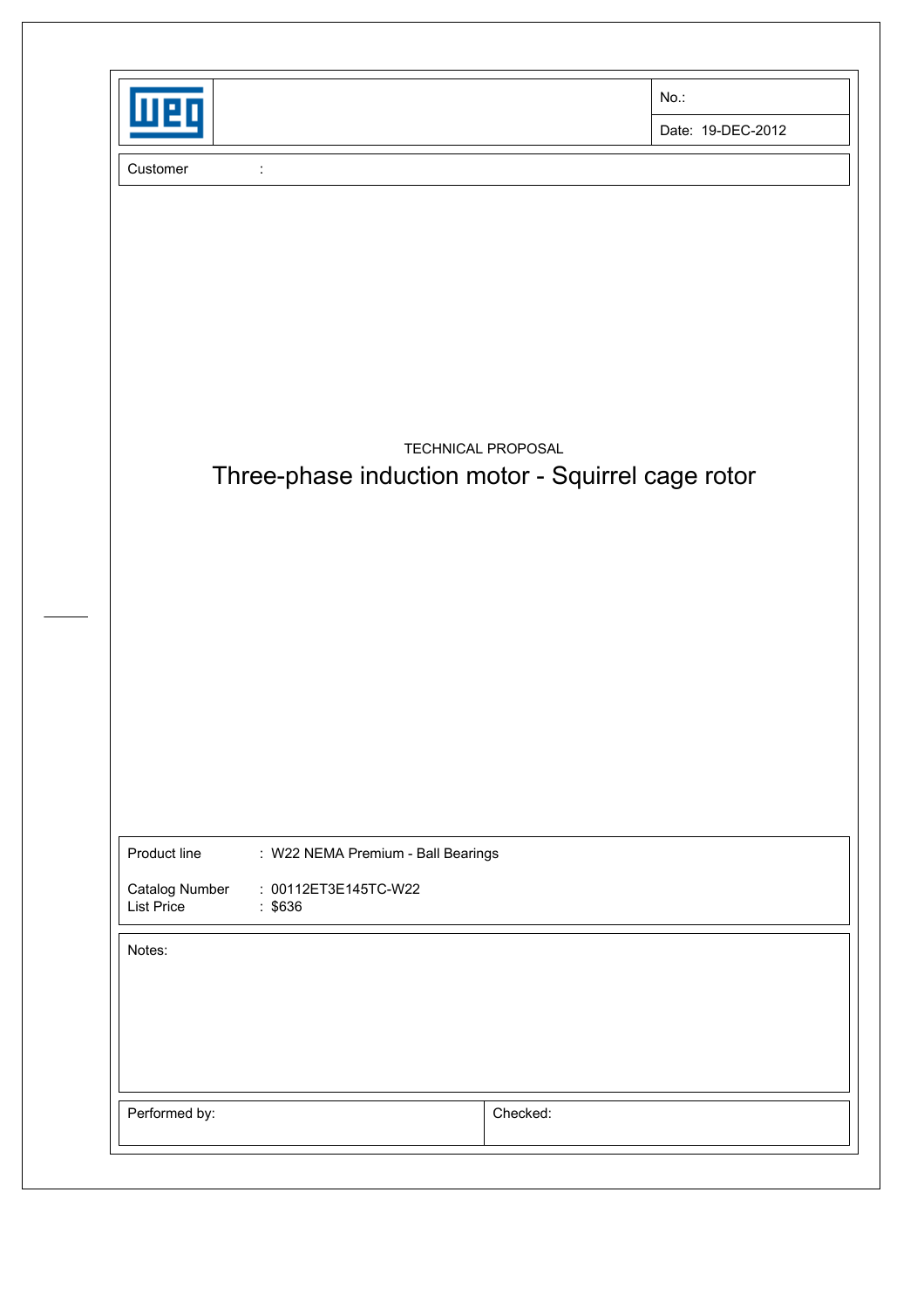

**Customer** 

No.:

Date: 19-DEC-2012

## DATA SHEET

Three-phase induction motor - Squirrel cage rotor

Product line : W22 NEMA Premium - Ball Bearings Frame : 145T Output : 1 HP<br>Frequency : 60 Hz Frequency : 60<br>Poles : 6 Poles : 6<br>
Full load speed : 1150 Full load speed Slip : 4.17 % Voltage : 208-230/460 V Rated current : 3.82-3.45/1.73 A Locked rotor current : 21.4/10.7 A Locked rotor current (II/In) : 6.2 No-load current : 2.18/1.09 A Full load torque : 4.51 lb.ft Locked rotor torque : 300 % Breakdown torque : 300 % Design : B Insulation class : F Temperature rise : 80 K Locked rotor time : 28 s (hot) Service factor : 1.25 Duty cycle  $\qquad \qquad : S1$ Ambient temperature : -20°C - +40°C Altitude : 1000 Degree of Protection : IP55<br>Approximate weight : 53 lb Approximate weight Moment of inertia : 0.15947 sq.ft.lb Noise level : 49 dB(A) D.E. N.D.E. **N.D.E. Load** Power factor Efficiency (%) Bearings 6205 ZZ 6204 ZZ 100% 0.66 82.5 Regreasing interval --- --- --- --- --- --- 75% 0.57 82.0 Grease amount --- --- --- --- --- --- --- | | 50% 0.45 77.0 Notes: Performed by **Checked**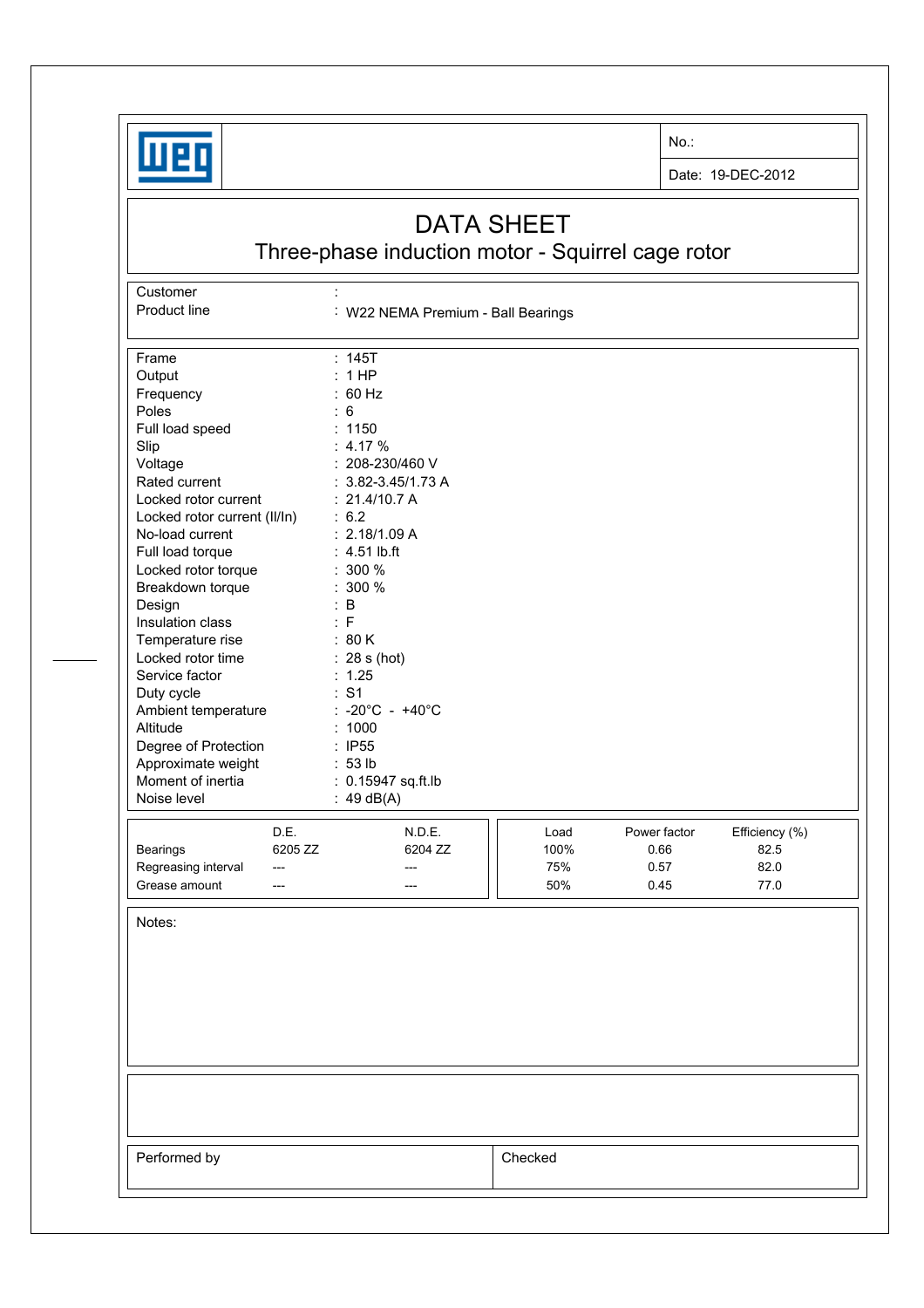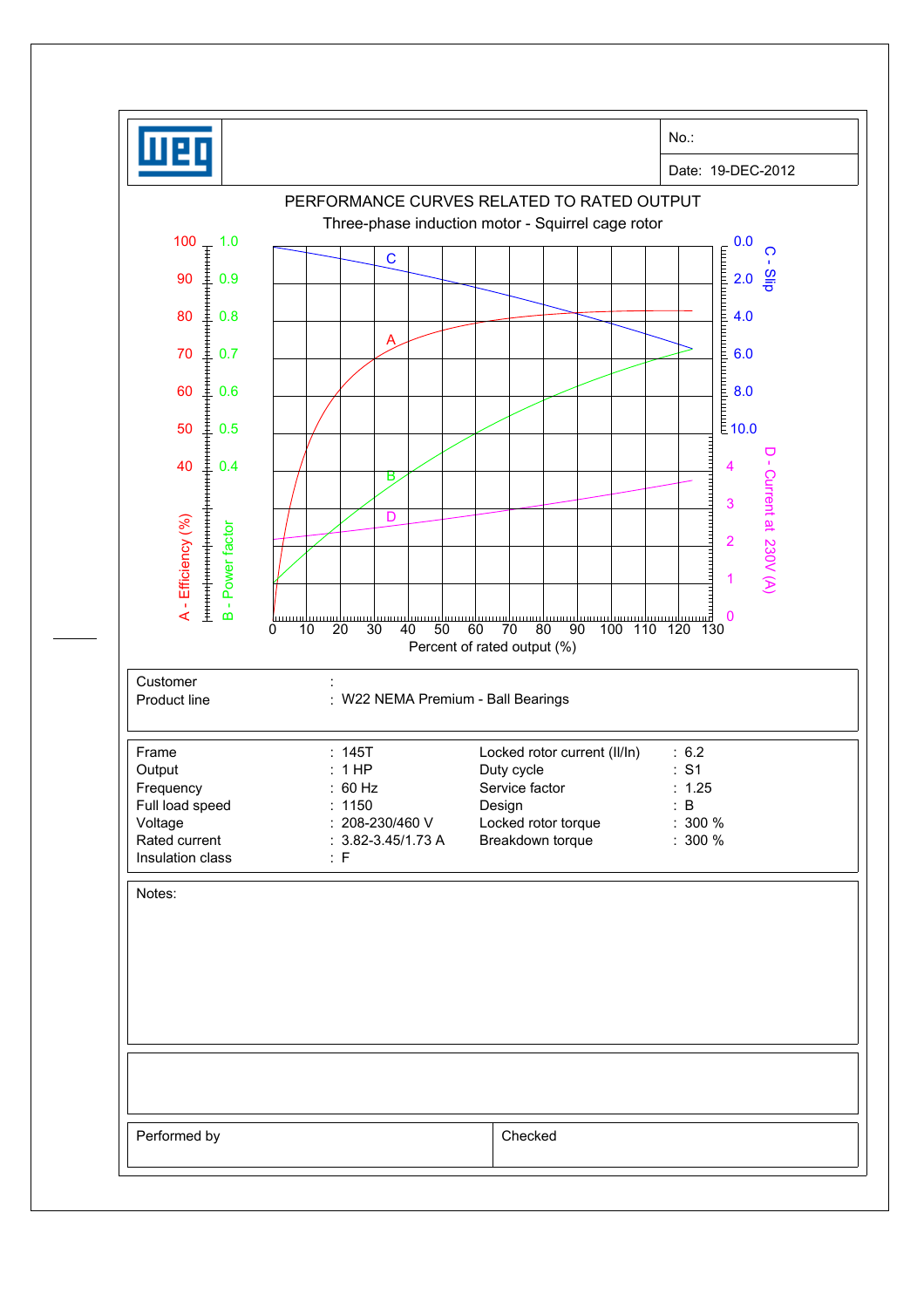|                                           | $No.$ :                                                                                                                   |
|-------------------------------------------|---------------------------------------------------------------------------------------------------------------------------|
|                                           | Date: 19-DEC-2012                                                                                                         |
|                                           | CHARACTERISTIC CURVES RELATED TO SPEED                                                                                    |
|                                           | Three-phase induction motor - Squirrel cage rotor<br>5.0<br>10.0<br>$\overline{\mathbf{u}}$                               |
|                                           | $\mathbf{I}$<br>4.5<br>9.0                                                                                                |
|                                           | 8.0<br>4.0                                                                                                                |
|                                           | 3.5<br>7.0                                                                                                                |
|                                           | B<br>A                                                                                                                    |
|                                           | 3.0<br>6.0                                                                                                                |
|                                           | 2.5<br>5.0                                                                                                                |
|                                           | Current related to rated current (I/In)<br>2.0<br>4.0                                                                     |
|                                           | 3.0<br>1.5                                                                                                                |
| A - Torque related to rated torque (C/Cn) | 1.0<br>2.0                                                                                                                |
|                                           | 1.0<br>0.5                                                                                                                |
|                                           | 0.0<br>0.0<br><u>Linning</u><br><u>mma</u><br>$\overline{20}$<br>30<br>100<br>0<br>10<br>40<br>50<br>60<br>70<br>80<br>90 |
|                                           | Speed related to rated speed (%)                                                                                          |
| Customer<br>Product line                  | : W22 NEMA Premium - Ball Bearings                                                                                        |
|                                           |                                                                                                                           |
| Frame<br>Output                           | : 145T<br>Locked rotor current (II/In)<br>: 6.2<br>: S1<br>: 1HP<br>Duty cycle                                            |
| Frequency<br>Full load speed              | : 60 Hz<br>Service factor<br>: 1.25<br>: B<br>: 1150                                                                      |
| Voltage                                   | Design<br>: 208-230/460 V<br>Locked rotor torque<br>$: 300 \%$                                                            |
| Rated current<br>Insulation class         | Breakdown torque<br>$: 3.82 - 3.45 / 1.73 A$<br>$: 300 \%$<br>: F                                                         |
| Notes:                                    |                                                                                                                           |
|                                           |                                                                                                                           |
|                                           |                                                                                                                           |
|                                           |                                                                                                                           |
|                                           |                                                                                                                           |
|                                           |                                                                                                                           |
|                                           |                                                                                                                           |
|                                           |                                                                                                                           |
| Performed by                              | Checked                                                                                                                   |